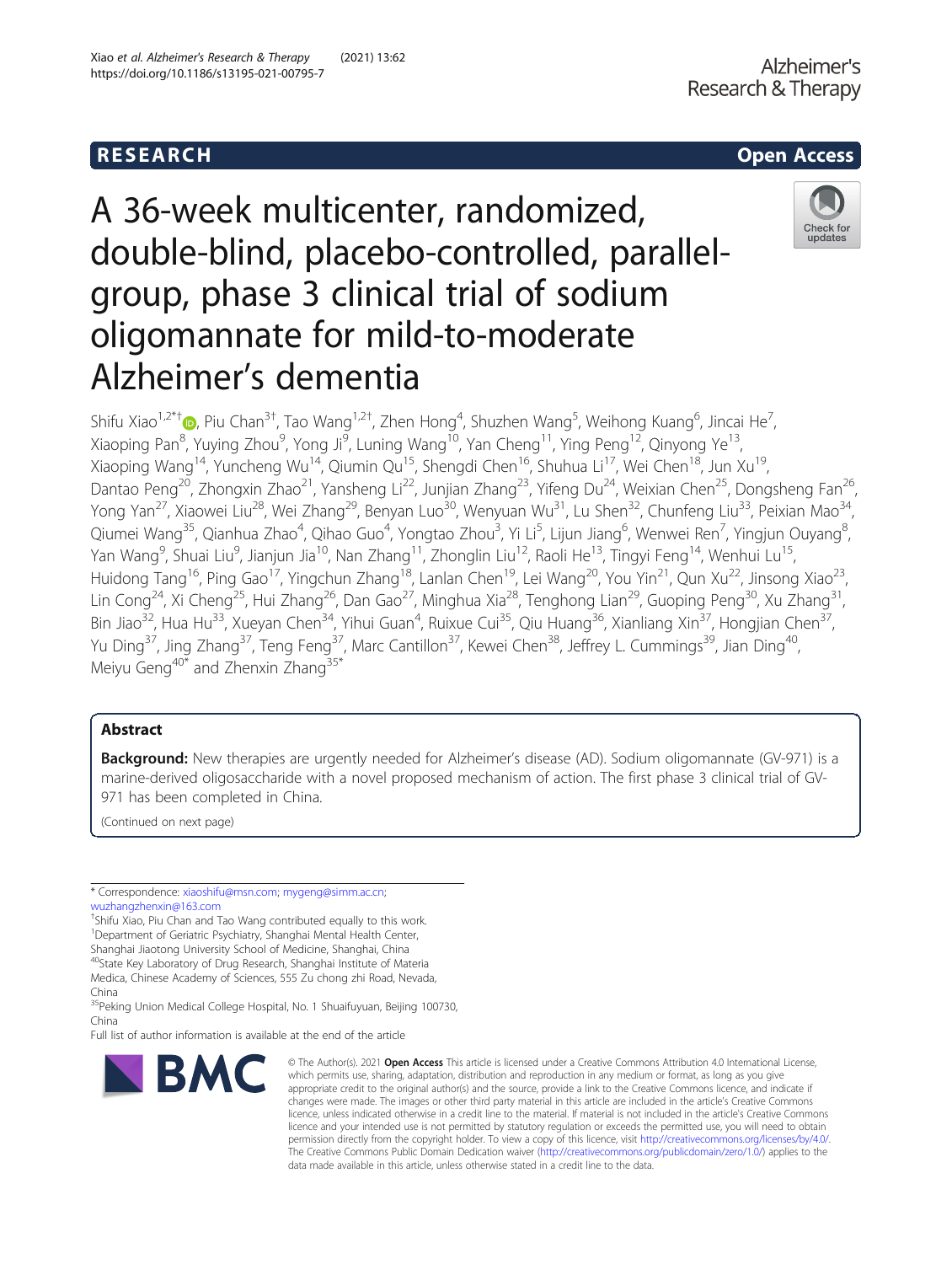# (Continued from previous page)

Methods: We conducted a phase 3, double-blind, placebo-controlled trial in participants with mild-to-moderate AD to assess GV-971 efficacy and safety. Participants were randomized to placebo or GV-971 (900 mg) for 36 weeks. The primary outcome was the drug-placebo difference in change from baseline on the 12-item cognitive subscale of the Alzheimer's Disease Assessment Scale (ADAS-cog12). Secondary endpoints were drug-placebo differences on the Clinician's Interview-Based Impression of Change with caregiver input (CIBIC+), Alzheimer's Disease Cooperative Study-Activities of Daily Living (ADCS-ADL) scale, and Neuropsychiatric Inventory (NPI). Safety and tolerability were monitored.

Results: A total of 818 participants were randomized: 408 to GV-971 and 410 to placebo. A significant drug-placebo difference on the ADAS-Cog12 favoring GV-971 was present at each measurement time point, measurable at the week 4 visit and continuing throughout the trial. The difference between the groups in change from baseline was  $-$  2.15 points (95% confidence interval,  $-$  3.07 to  $-$  1.23;  $p < 0.0001$ ; effect size 0.531) after 36 weeks of treatment. Treatment-emergent adverse event incidence was comparable between active treatment and placebo (73.9%, 75.4%). Two deaths determined to be unrelated to drug effects occurred in the GV-971 group.

**Conclusions:** GV-971 demonstrated significant efficacy in improving cognition with sustained improvement across all observation periods of a 36-week trial. GV-971 was safe and well-tolerated.

Trial registration: ClinicalTrials.gov, [NCT0229391](https://clinicaltrials.gov/ct2/show/NCT02293915)5. Registered on November 19, 2014

Keywords: Sodium oligomannate, Efficacy, Safety, Alzheimer's disease, Clinical trial

# Background

Alzheimer's disease (AD) is the most common type of dementia in older people. According to the World Alzheimer Report 2018, approximately 50 million people worldwide are currently suffering from dementia, and two thirds of them have AD. China has more than 6 million AD patients, and this number is expected to exceed 10 million by 2050 [[1,](#page-10-0) [2](#page-10-0)]. AD has become a major cause of disability and death among older individuals. AD has a devastating social and economic impact on patients, their families, their caregivers, medical systems, and society. Several hundred treatments for AD have been tested in clinical trials, but only four [[3](#page-10-0)–[6](#page-10-0)] have been authorized and widely used for AD treatment. Although repeated failures of phase 3 clinical trials in the last decade have been reported  $[7, 8]$  $[7, 8]$  $[7, 8]$  $[7, 8]$  $[7, 8]$ , much effort continues to be invested in developing treatments for this disease [\[9](#page-10-0)].

Sodium oligomannate (GV-971) is a marine-derived oligosaccharide and a mixture of linear, acidic oligosaccharides with a degree of polymerization ranging from dimers to decamers [[10\]](#page-10-0). After oral administration, most of the ingested GV-971 is retained in the gut. It is proposed that it can reconstitute the gut microbiota, reduce bacterial metabolite-driven peripheral infiltration of immune cells into the brain, and inhibit neuroinflammation in the brain as observed in animal models [\[11\]](#page-10-0). Some GV-971 can penetrate into the brain and directly inhibit Aβ fibril formation and destabilizes the preformed fibrils into non-toxic monomers. It reduces Aβ deposition in the brain of Aβ-transgenic mice  $[12-15]$  $[12-15]$  $[12-15]$  $[12-15]$ . The reduction in both Aβ deposition and neuroinflammation may synergistically contribute to the improvement of cognitive

function observed in multiple non-clinical models. Although the above-proposed mechanism of action requires validation in humans, the non-clinical mechanistic studies have demonstrated that the properties of GV-971 make it a candidate anti-AD therapy. Phase 1 and phase 2 studies demonstrated that GV-971 is safe and well-tolerated, and 450 mg twice-a-day (b.i.d.) was selected as phase 3 dosage [[16\]](#page-10-0).

Based on the results and experience from the phase 2 trial, we designed and completed the phase 3 trial. The phase 3 trial reported here was undertaken to further evaluate the efficacy and safety of GV-971 in participants with mild-to-moderate AD.

# Methods

# Study design

This phase 3 study was a 36-week multicenter, randomized, double-blind, placebo-controlled parallel-group clinical trial. Participants with mild-to-moderate AD were assigned randomly (1:1 ratio), to receive GV-971 (450 mg, b.i.d.) or placebo.

The trial protocol was approved by the Ethics Review Board of Shanghai Mental Health Center (Shanghai, China) and is registered on [https://clinicaltrials.gov/](https://clinicaltrials.gov/NCT02293915) [NCT02293915.](https://clinicaltrials.gov/NCT02293915) The protocol was also approved by the Institutional Review Boards of all participating sites. The Clinical New Drug Research and Development Team of the Department of Psychogeriatrics of Shanghai Mental Health Center and the sponsor designed the study in consultation with academic advisors. All participants or their representatives provided written informed consent before participation in the trial.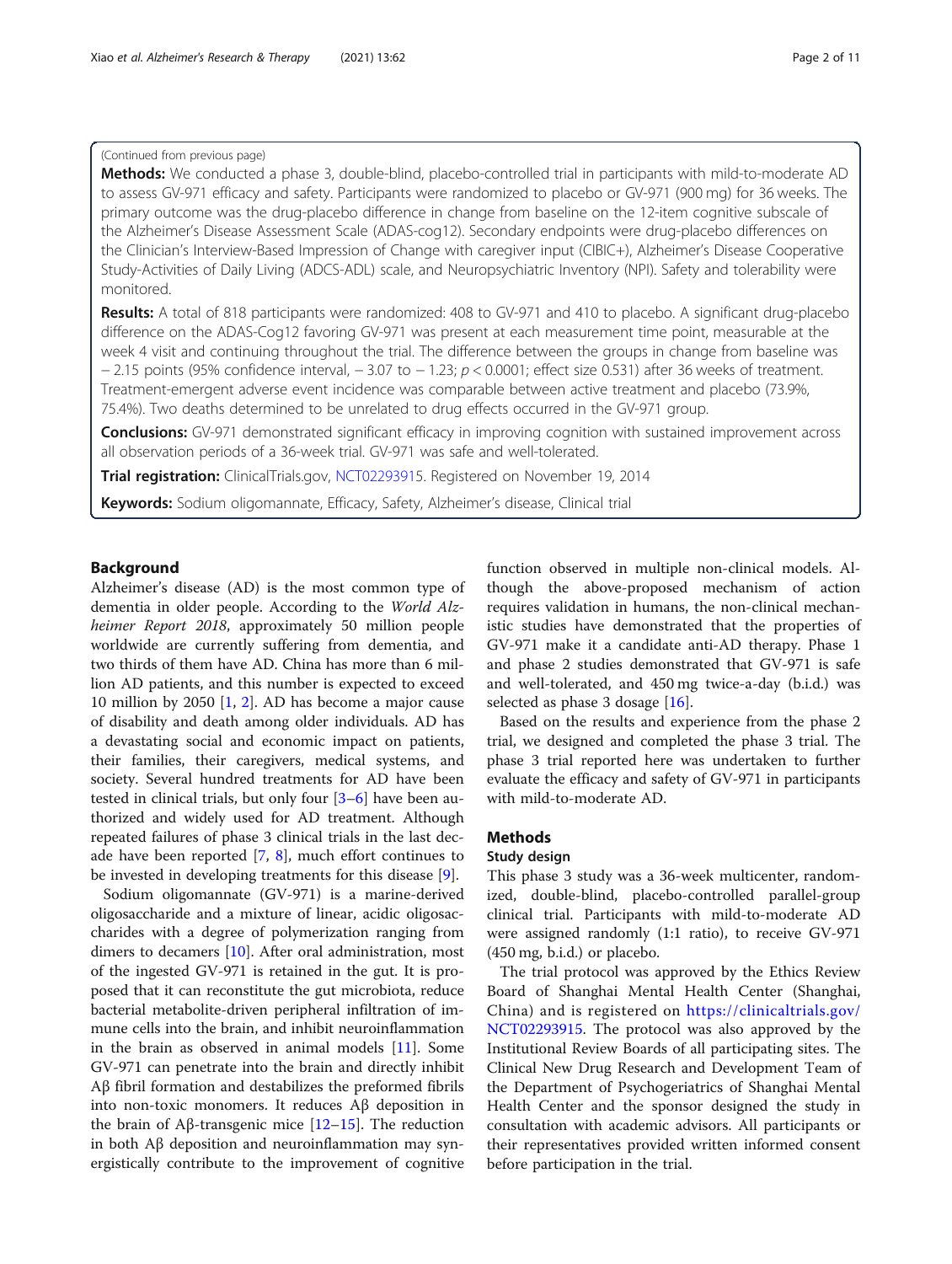Data were gathered by the study investigators through the Merge system [\(www.merge.com/eClinical](http://www.merge.com/eClinical)), analyzed by IQVIA (Durham, NC, USA) after the data were locked, and interpreted by the academic main investigators in collaboration with the sponsor. The academic authors attest to the accuracy and integrity of the data and the fidelity of this report to the study protocols, which are available with the full protocol (protocol number: 971-III; version 7.1) and statistical analysis plan (supplementary appendix).

There were 8 protocol amendments and 4 protocol versions in the course of the trial. A planned 24-week interim analysis was deleted, and the study continued to its primary outcome at 36 weeks. The other amendments included deletion of the age adjustments on the interpretation of the Fazekas scale of allowable white matter pathology on magnetic resonance imaging (MRI) and adjustment in how routine laboratory studies were interpreted. The subject whose Mini-Mental State Examination (MMSE) [[17\]](#page-10-0) fluctuation was more than 2 score from screening visit to randomize visit should be double-checked according to the inclusion/exclusion criteria in order to accurately enroll the subjects participant. Allowable heart rates were broadened (to  $> 55$ beats per minute), and apolipoprotein E (APOE) genotyping was made mandatory. The intended sample size of 788 was somewhat over-recruited resulting in a final sample size of 818 randomized subjects.

# **Participants**

Participants were aged 50–85 years of age and met the diagnostic criteria for probable AD according to the National Institute of Neurological and Communicative Disorders and Stroke and the Alzheimer's Disease and Related Disorders Association [[18\]](#page-10-0). Participants had mild-to-moderate AD, with a MMSE score from 11 to 22 inclusive for participants with only a primary school education and from 11 to 26 inclusive for those with an education beyond primary school, in line with representative China national sample of age, gender, education reference norms [\[17](#page-10-0), [19](#page-10-0)]. A total Hachinski Ischemia Scale  $[20]$  $[20]$  score of ≤4 was required, and the Hamilton Hamilton Depression Scale 17 [[21](#page-10-0)] score had to be  $\leq 10$ .

We strengthened brain MRI assessment in the phase 3 trial. During the screening, brain magnetic resonance imaging (MRI) with oblique coronal hippocampus images was undertaken; a medial temporal lobe atrophy visual rating scale score  $\geq 2$  was required [\[22\]](#page-10-0). MRI data were sent to an imaging advisory team via email in digital imaging and communications in medicine format along with a brief medical history. A Fazekas scale [[23](#page-10-0)] for white matter lesions of grade  $\geq 3$  (moderate-to-severe) or > 2 lacunar infarction lesions of diameter 1.0– 2.0 cm or infarction lesions in vital brain areas

(thalamus, hippocampus, or entorhinal cortex) excluded participation. The brain MRI results of all participants were presented for diagnostic review by the imaging advisory team to minimize diagnostic error. The investigators reviewed the laboratory examination results and comments from the imaging advisory team on the brain MRI examination to ascertain if participants met the enrollment criteria.

Female participants were postmenopausal (last menopause at least 24 weeks prior to study entry), surgically sterilized, or of childbearing age who agreed to use contraceptive measures during the trial. Women of childbearing age and women < 24 weeks from the start of menopause underwent a urine pregnancy test during screening, and the result was required to be negative for study entry.

Participants were required to have completed education of at least primary school level or higher and be able to complete the protocol-specified cognitive tests. Progressive impairment of memory must have been present for ≥12 months. Care partners for the participants had frequent contact (≥4 days every week for ≥2 h on each of these days). Caregivers had to be willing to provide critical trial data on caregiver-based scales: CIBIC+ [\[24](#page-10-0), [25\]](#page-10-0), Alzheimer's Disease Cooperative Study-Activities of Daily Living (ADCS-ADL) scale [[26](#page-10-0)], and Neuropsychiatric Inventory (NPI) [\[27](#page-10-0), [28](#page-10-0)]. Before implementation of a protocol-related procedure or examination, participants and caregivers provided written informed consent. If participants could not sign due to limited cognition, their legal guardians signed on their behalf.

Participants were excluded if they had taken part in another clinical trial < 30 days before the initiation of this trial or had dementia due to non-AD causes. Participants had a normal neurologic examination. They were excluded if they had abnormal laboratory values. They were also excluded if they had unstable or severe cardiac, pulmonary, hepatic, renal, or hematopoietic disease (including unstable angina, uncontrolled asthma, active gastric bleeding, or cancer); a resting heart rate < 55 bpm after 10 min of rest; a visual/hearing disorder that prevented completion of neuropsychologic tests and scale evaluations; or a history of alcohol abuse, drug abuse, or severe psychopathology (including major depression). Participants could not be on cholinesterase inhibitors or memantine while enrolled in this trial and were required to be off these agents for ≥4 weeks before randomization. The investigators excluded participants who they thought could not complete this trial, who participated in the phase 2 GV-971 trial, who were on AD therapies that could not be stopped, or were relatives of staff of IQVIA or Shanghai Green Valley Pharmaceuticals.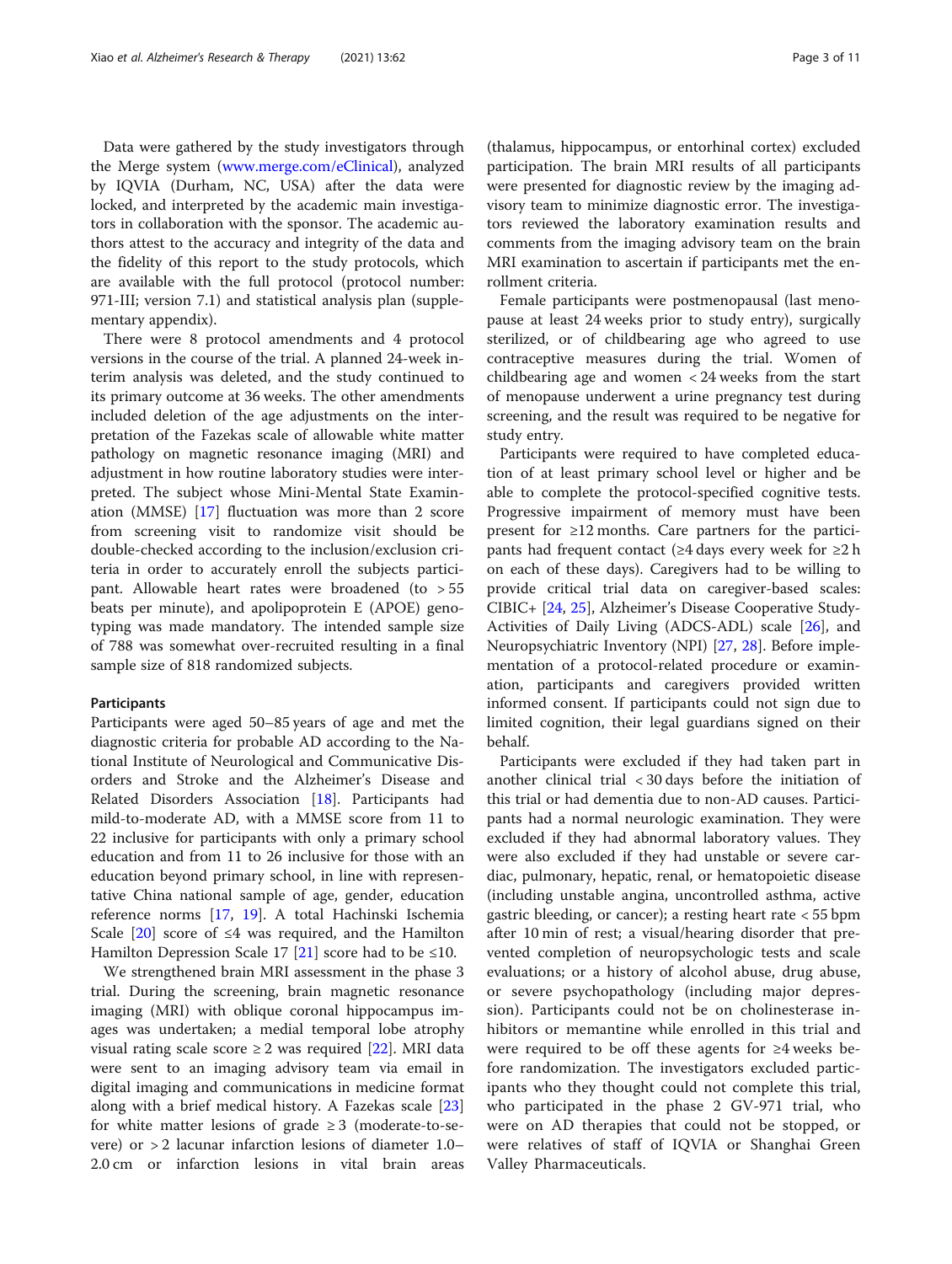This clinical trial was conducted at 34 participating sites in the psychiatry, neurology, and geriatric departments of hospitals in several regions of China.  $[$ <sup>18</sup>F $]$ -FDG-PET was carried out at two sites (Beijing and Shanghai) where appropriate technology and expertise were routinely available.

# Interventions

One capsule provides 150 mg of GV-971. The placebo is identical to the GV-971 capsule with regard to taste, odor, appearance, and design and is acceptable based on the quality standard inspection approved by the National Medical Products Administration (NMPA). GV-971 capsules are manufactured according to the Good Manufacturing Practice (GMP).

Two groups were intervened by GV-971 and placebo. The study comprised a 2-week screening period, 4-week run-in period, and 36-week treatment period. During the run-in period, each participant took three placebo capsules b.i.d. During the 36-week treatment period, each participant took three GV-971 capsules (150 mg/ capsule) or three placebo capsules b.i.d.

Drug distribution was undertaken according to the drug randomization number generated by an interactive web response system (IWRS). After participants were determined to be eligible for trial participation, investigators logged into the IWRS system to obtain a randomization number and drug kit number for each participant. During the 36-week treatment period, participants were randomized (1:1 ratio) to receive GV-971 (450 mg, b.i.d.) or the matching placebo. During each on-site visit (Figure S[3\)](#page-9-0), investigators recorded the distribution and return of trial drugs. Participants, caregivers, and trial staff remained blinded to treatment assignment throughout the trial.

# **Outcomes**

The primary efficacy endpoint was the drug–placebo difference in the change from baseline on the ADAS-Cog12 (score range, 0–75, with higher scores indicating greater cognitive impairment) at week 36 [\[29](#page-10-0)]. Secondary endpoints were intergroup differences including CIBIC+ [[24,](#page-10-0) [25](#page-10-0)] and changes from baseline in the ADCS-ADL scale (score range, 0–78, with lower scores indicating worse functioning) [[26\]](#page-10-0) and NPI (score range, 0–144, with lower scores indicating fewer behavioral disturbances) [[27,](#page-10-0) [28\]](#page-10-0). Intergroup differences in change from baseline in a global index defined for relative cerebral metabolic rate for glucose (CMRglu) on  $[^{18}F]$ -FDG PET [[30\]](#page-10-0) after 36 weeks of double-blind treatment was measured in a subgroup of participants. There was no change in the choice of and prioritization of outcome measures in the course of the trial.

From the time the subject signs the informed consent form, all adverse events (AEs) that occurred were captured on case report forms and included in the summaries. AE evaluation comprised classification of the organ system, grade, relationship to drug exposure, action taken to the treatment (if any), and the outcome.

Ten on-site visits and four telephone interviews were conducted with each participant. The on-site visits occurred at weeks  $-6$  and  $-4$ , day 0, and weeks 4, 8, 12, 16, 24, 36, and 40. Telephone interviews were undertaken at weeks 2, 20, 28, and 32.

#### Sample size

The sample size was calculated with nQuery Advisor 7.0. According to the results of the GV-971 phase 2 trial and other anti-AD clinical trials, a minimum ADAS-Cog drug-placebo difference of 1.4 was assumed. Completion of the trial by 315 participants in each arm would provide 80% power to detect a standardized effect size (difference/SD) of  $\geq$ 0.233 between the GV-971 and placebo groups with a two-sided alpha level of 0.05. Therefore, we planned to enroll 788 participants, allowing for an anticipated 20% dropout rate. In total, 818 participants were randomized.

# Data statistics and study parameters

The primary endpoint (change from baseline of the ADAS-Cog12 score at week 36 in the treatment group compared to the placebo group) was analyzed using analysis of covariance (ANCOVA) with the treatment group, education level, pooled center, and age group as fixed effects and the baseline MMSE score and baseline ADAS-Cog12 score as covariates. Control-based pattern imputation was used to supply the missing data in the primary analysis. In general, this method assumed that, after trial withdrawal, participants from the treatment arm would exhibit the same future evolution of the disease as participants receiving the control treatment. Participants who discontinued the trial from the control arm were assumed to evolve in the same way as control participants who remained in the trial. In addition, a mixed-model repeated-measures model (MMRM) was used for sensitivity analyses. The primary efficacy analysis was based on the full analysis set (FAS), which included all randomly assigned participants who received at least one dose of the double-blind study drug and had a baseline value and at least one post-baseline efficacy assessment.

For secondary endpoints, CIBIC+ was analyzed by a stratified Cochran-Mantel-Haenszel test, including the stratification factors of MMSE at baseline, education level, and age group. ANCOVA was used to assess the drug-placebo difference in the change from baseline on ADCS-ADL and NPI scores.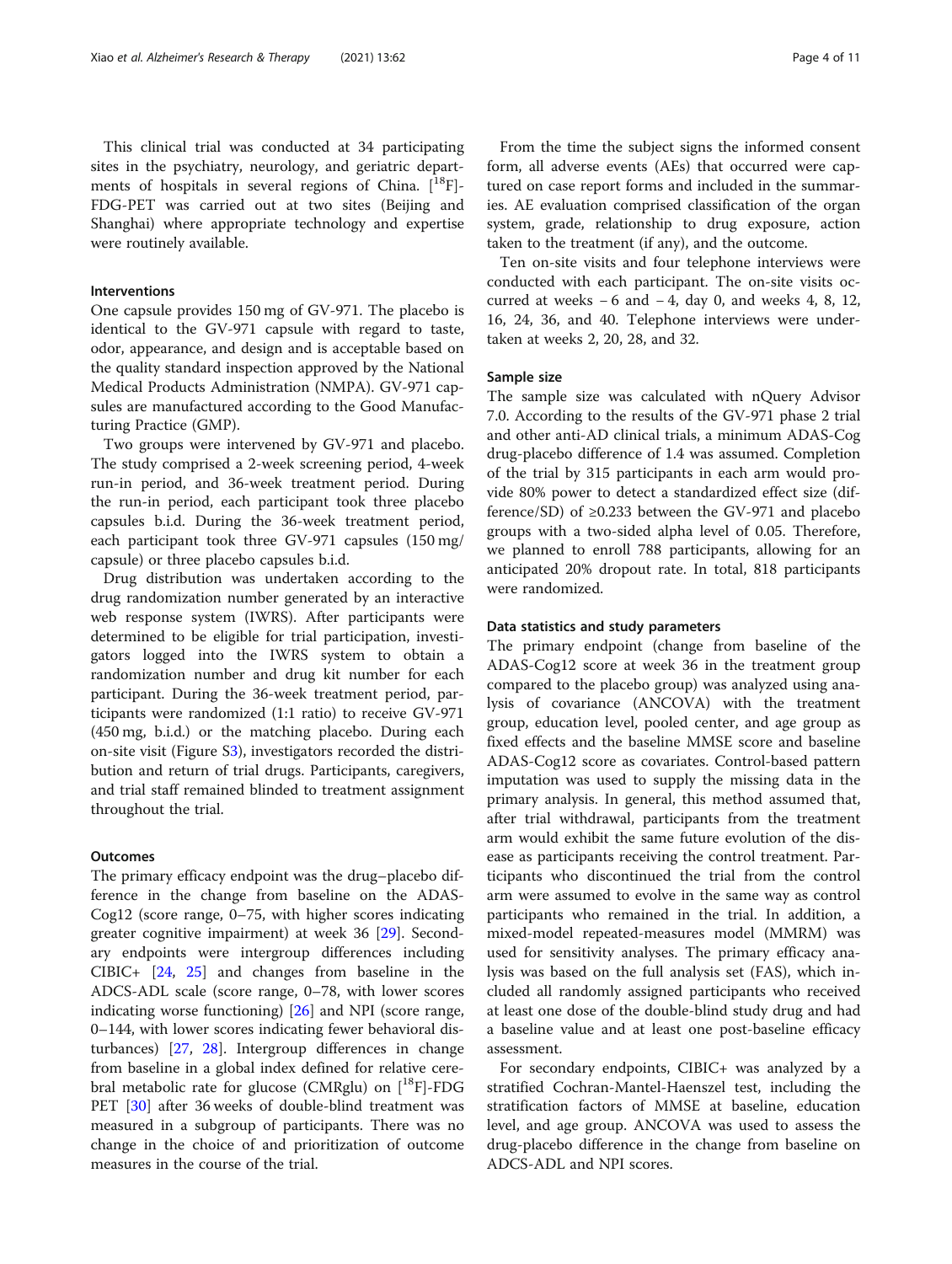Safety analyses were based on the safety analysis set, which included all randomly assigned participants who received at least one dose of a study agent. Safety analyses were based on a summary of AEs, laboratory assessments, electrocardiograms, vital signs, and physical examinations.

Participants in the cerebral [<sup>18</sup>F]-FDG-PET sub-cohort underwent PET at baseline and week 36. We used the statistical region of interest (sROI) approach to compute the relative global CMRglu global index [[30\]](#page-10-0). sROI was introduced based on cross-validation and ADNI data and was used in a recent clinical trial [\[31](#page-10-0)]. The sROIdefined global CMRglu index is actually the standard uptake value ratio between a set of regions affected by AD and a set of regions spared by AD in terms of glucose uptake decline over time [[30\]](#page-10-0).

SAS v9.4 (SAS Institute, Cary, NC, USA) was used for statistical analyses.  $p < 0.05$  (two-sided) indicated significance.

# Results

# Participant flow

The screening, randomization, and follow-up of participants are summarized in Fig. 1. The trial was initiated in March 2014 and completed in June 2018. The trial was completed as planned after the last participant randomized had completed the exposure period and final visit measures. Among the 1291 participants screened, 818 participants were randomized, and 817 received at least one dose of the study treatment (408 were assigned

randomly to the GV-971 group and 410 to the placebo group). Screen failures were 390 (30.2%). A total of 901 participants were included in the run-in period. Run-in failures were 83 (6.4%). The two main reasons for screen failure and run-in failure were that (1) MRI findings did not meet the inclusion criteria with 205 (43.3% of screen failures) and (2) 70 (14.8% of screen failures) participants/legal guardians withdrew consent (Fig. 1). The completion rate was 81.9% for participants in the GV-971 group and 83.9% for the placebo group. The most common reasons for early termination were withdrawal of consent and AEs, regardless of group assignment (Fig. 1).

# Baseline data

The demographic and baseline characteristics of the trial cohort are summarized in Table [1.](#page-5-0) There were no significant differences between the GV-971 and placebo groups with respect to age, sex, ethnicity, or education level (Table [1\)](#page-5-0). In total, 52.5% of participants in the GV-971 group and 48.5% in the placebo group were apolipoprotein E epsilon 4 (APOE  $\varepsilon$ 4) carriers. The mean  $\pm$  SD MMSE score was  $19.4 \pm 4.4$  in the GV-971 group and  $19.5 \pm 4.5$  in the placebo group. The mean  $\pm$  SD duration (in months) from symptom onset was  $30.42 \pm 20.59$  in the GV-971 group and  $31.46 \pm 20.79$  in the placebo group. There were no significant differences between the groups in baseline characteristics including age, race, education, APOE4 distribution, ADAS-Cog12, ADCS-ADL, and NPI scores.

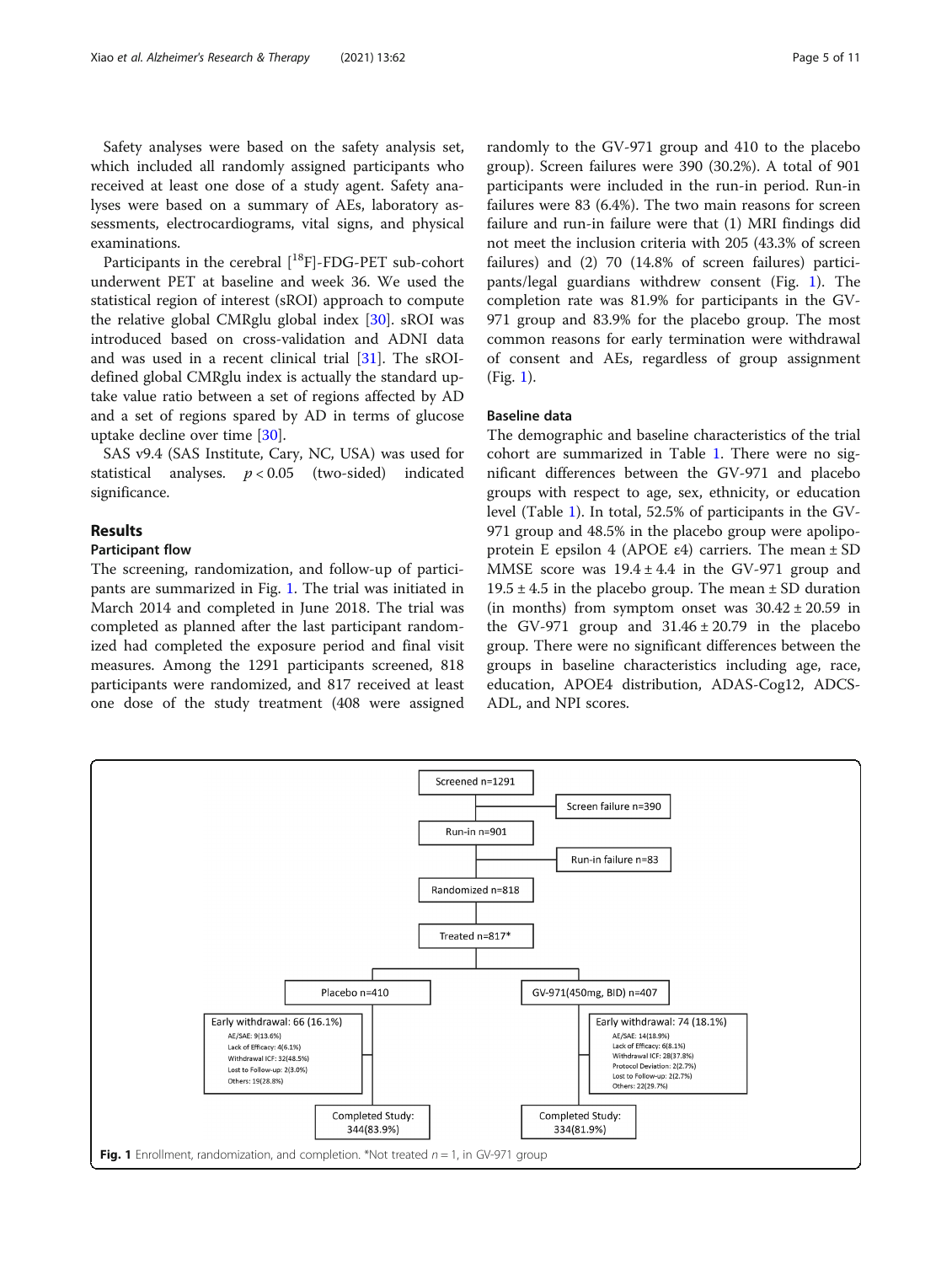<span id="page-5-0"></span>Table 1 Demographic and baseline clinical characteristics

| Characteristic                        | Placebo, $n = 410$ (%) | $GV-971, n = 408 (%)$ | p value      |
|---------------------------------------|------------------------|-----------------------|--------------|
| Age-years                             | $69.7 \pm 8.20$        | $69.6 \pm 8.12$       | $0.7374$ [b] |
| $\leq 65$ years                       | 131 (32.0%)            | 132 (32.4%)           | $0.9021$ [c] |
| $>65$ years                           | 279 (68.0%)            | 276 (67.6%)           |              |
| Sex                                   |                        |                       | $0.8242$ [c] |
| Male-no. (%)                          | 177 (43.2%)            | 173 (42.4%)           |              |
| Female-no. (%)                        | 233 (56.8%)            | 235 (57.6%)           |              |
| Han ethnicity-no. (%)                 | 402 (98.0%)            | 398 (97.5%)           | $0.6261$ [c] |
| Education-years                       |                        |                       | $0.7394$ [c] |
| $> 6$ years                           | 335 (81.7%)            | 337 (82.6%)           |              |
| $\leq 6$ years                        | 75 (18.3%)             | 71 (17.4%)            |              |
| APOE ε4 carrier-no. (%)               | 199 (48.5%)            | 214 (52.5%)           | $0.2758$ [c] |
| MMSE score                            | $19.5 \pm 4.5$         | $19.4 \pm 4.4$        | 0.5795 [b]   |
| MMSE < 11                             | $1(0.2\%)$             | $\mathsf{O}\xspace$   | $0.6815$ [d] |
| $11 \leq MMSE < 15$                   | 72 (17.6%)             | 68 (16.7%)            |              |
| 15 ≤ MMSE ≤ 19                        | 118 (28.8%)            | 122 (29.9%)           |              |
| $20 \leq MMSE \leq 26$                | 219 (53.4%)            | 216 (52.9%)           |              |
| 26 < MMSE                             | $\Omega$               | $2(0.5\%)$            |              |
| Duration since symptom onset (months) | $31.46 \pm 20.79$      | $30.42 \pm 20.59$     | 0.6087 [b]   |
| ADAS-Cog12                            | $20.88 \pm 10.00$      | $21.28 \pm 10.14$     | 0.5638 [b]   |
| ADCS-ADL                              | $64.2 \pm 10.1$        | $64.0 \pm 11.2$       | 0.8910 [b]   |
| <b>NPI</b>                            | $5.9 \pm 8.6$          | $5.6 \pm 8.0$         | $0.5651$ [b] |

[a] refers to the t test; [b] refers to the Wilcoxon rank sum test; [c] refers to the chi-square test; [d] refers to Fisher's exact test

#### **Outcomes**

The results of the primary and secondary analyses are summarized in Table 2 and Figs. [2](#page-6-0), [3](#page-6-0), and [4](#page-7-0). Changes from baseline over time in ADAS-cog12 scores are shown in Fig. [2](#page-6-0). The mean changes from baseline at week 36 were − 2.70 points for the GV-971 group and − 0.16 points for the placebo group, with an unadjusted group difference (GV-971 group minus placebo group) of − 2.54 points. The mean modeled difference between the groups (GV-971 group minus placebo group) with regard to the change from baseline to week 36 was − 2.15 points (95% confidence interval, − 3.07 to − 1.23;  $p < 0.0001$ , with Cohen's d effect size 0.53, using pooled SD of change score ANCOVA analysis. There were no significant drug-placebo differences for prespecified secondary outcomes. The  $p$  value of CIBIC+ was 0.059

#### Table 2 Primary and secondary outcomes

| Outcome     | Raw score at baseline |               | Raw score at week 36 |               | Least square mean change at week 36 (95%CI)                                                              |                               | Estimated                         | p value |
|-------------|-----------------------|---------------|----------------------|---------------|----------------------------------------------------------------------------------------------------------|-------------------------------|-----------------------------------|---------|
|             | Placebo               | GV-971        | Placebo              | GV-971        | Placebo                                                                                                  | GV-971                        | difference at<br>week 36 (95% CI) |         |
| Primary     |                       |               |                      |               |                                                                                                          |                               |                                   |         |
|             |                       |               |                      |               | ADAS-Coq12* $20.83 \pm 10.03$ $21.30 \pm 10.12$ $20.55 \pm 11.93$ $18.32 \pm 10.71$ $0.26 (-0.58, 1.10)$ | $-1.89$ ( $-2.78$ , $-1.00$ ) | $-2.15(3.07 - 1.23) < 0.0001$     |         |
| Secondary   |                       |               |                      |               |                                                                                                          |                               |                                   |         |
| $CIBIC+***$ | $\equiv$              |               | $4.0 + 0.85$         | $3.9 + 0.83$  |                                                                                                          |                               |                                   | 0.0588  |
| ADCS-ADL    | $64.2 + 10.1$         | $64.0 + 11.2$ | $63.4 + 11.4$        | $63.5 + 11.6$ | $-1.41$ (-2.18. - 0.64)                                                                                  | $-1.15$ ( $-1.95$ , $-0.35$ ) | $0.26$ ( $-0.64$ , 1.16)          | 0.57    |
| <b>NPI</b>  | $5.9 + 8.7$           | $5.6 + 8.0$   | $4.8 + 8.6$          | $5.0 \pm 7.7$ | $-0.11$ ( $-0.93$ , 0.71)                                                                                | $0.01$ ( $-0.84$ , 0.87)      | $0.12$ (- 0.84, 1.09)             | 0.80    |

The plus-minus values for the scores at baseline and at 36 weeks are means (± SD). Least square means are estimated using ANCOVA, with the treatment group, education level, pooled center, and age group as fixed effects, and baseline MMSE level and baseline score as covariates. The estimated difference is the least square mean change from baseline between the two groups (GV-971 minus placebo group) at week 36. Differences may not calculate as expected because of rounding. CI denotes confidence interval \*Missing data handled using control-based pattern imputation

\*\*Refer to Fig. [3.](#page-6-0) p value is obtained from a stratified Cochran-Mantel-Haenszel (CMH) test, including stratification factors of MMSE at baseline, education level, and age group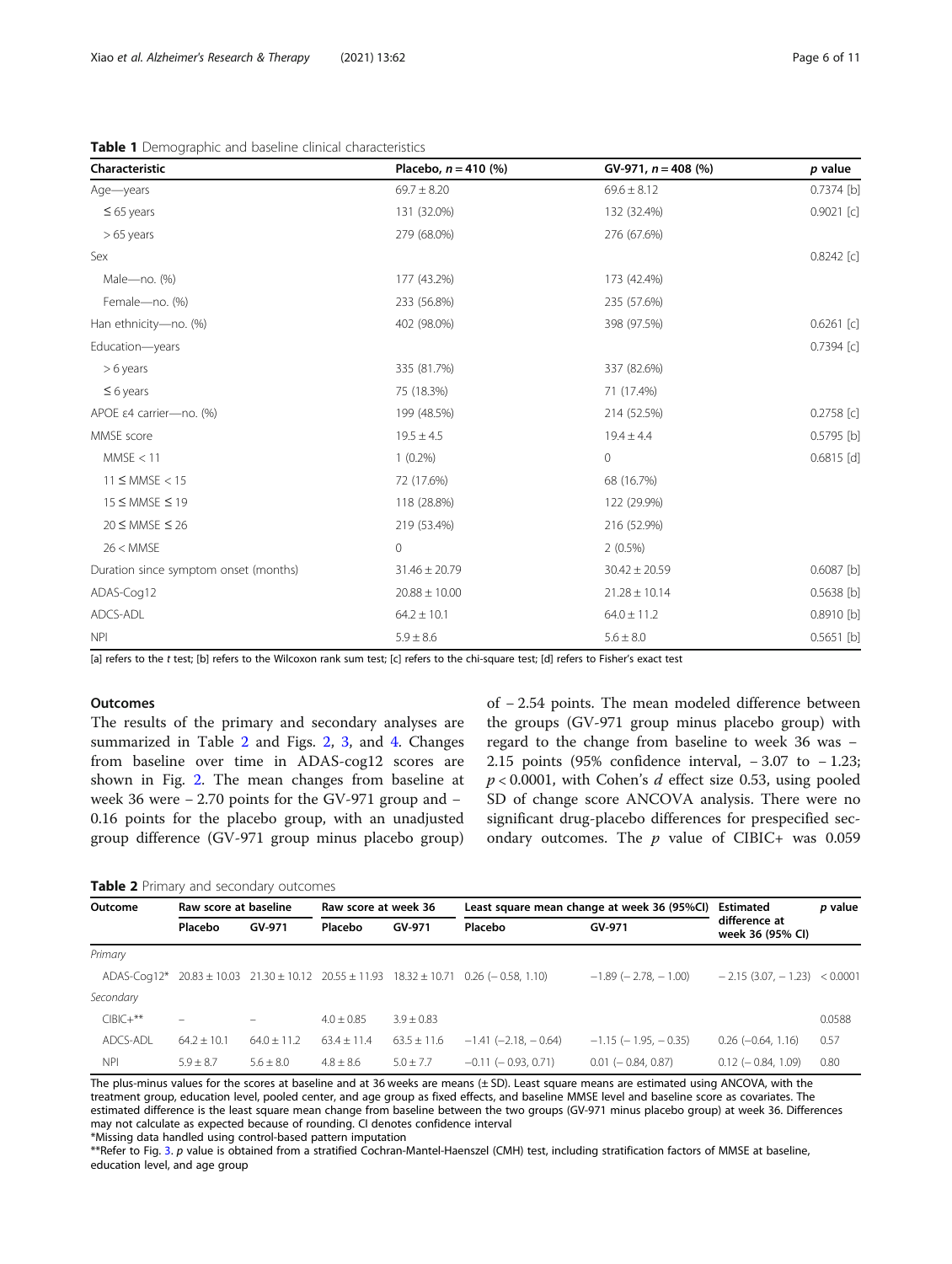<span id="page-6-0"></span>

between the groups (Figs. 3 and [4\)](#page-7-0). The ADCS-ADL was directionally in favor of GV-971 but was not statistically different between the groups (LS difference = 0.26,  $p =$ 0.57) (Figs. 3 and [4](#page-7-0)). The NPI was directionally in favor of placebo but was not statistically different between the groups (LS difference = 0.12,  $p = 0.80$ ) (Figs. 3 and [4\)](#page-7-0).

In pre-planned exploratory analyses, we assessed the treatment effect of GV-971 in the participant groups of MMSE 11–14, 15–19, and 20–26 (Fig. [5](#page-7-0)). The adjusted difference values of the primary outcome in ADAS-Cog12 between the groups were 4.55, 2.96, and 1.66, respectively (Fig. [5\)](#page-7-0). Prespecified subgroup analyses for the change in ADAS-Cog12 score from baseline to week 36 are shown in Figure S[1](#page-9-0) (Supplementary Appendix). Significant intergroup differences in drug-placebo changes from baseline were found for all subgroups: ± APOE 4 allele, age  $( $65$ ;  $> 65$  years) group, sex, educa$ tion level  $( $6$ ; > 6 years), and MMSE score (3 terciles).$ In a post hoc subgroup analyses, significant intergroup

differences were detected for CIBIC+ outcome in participants with MMSE scores  $11-14$  ( $p = 0.017$ ), effect size 1.3. (Figure S[2](#page-9-0) in the Appendix).

Forty-one (10.5%) participants in the GV-971 group and 31 (7.7%) participants in the placebo group were assessed by  $[{}^{18}F]$ -FDG-PET. The demographic and baseline characteristics were balanced between the placebo and GV-971 sub-cohort groups. There was no intergroup difference in the changes from baseline in the predefined sROI-based global relative CMRglu on  $[$ <sup>18</sup>F $]$ -FDG-PET after 36 weeks of double-blind treatment.

# Adverse events

In total, 307 of 407 participants (75.4%) in the GV-971 group and 303 of 410 (73.9%) in the placebo group had at least one treatment-emergent adverse event (TEAE) in the safety analysis set. Table [3](#page-8-0) lists the TEAEs that occurred in ≥5% of participants. Among the common TEAEs, hyperlipidemia and nasopharyngitis were higher

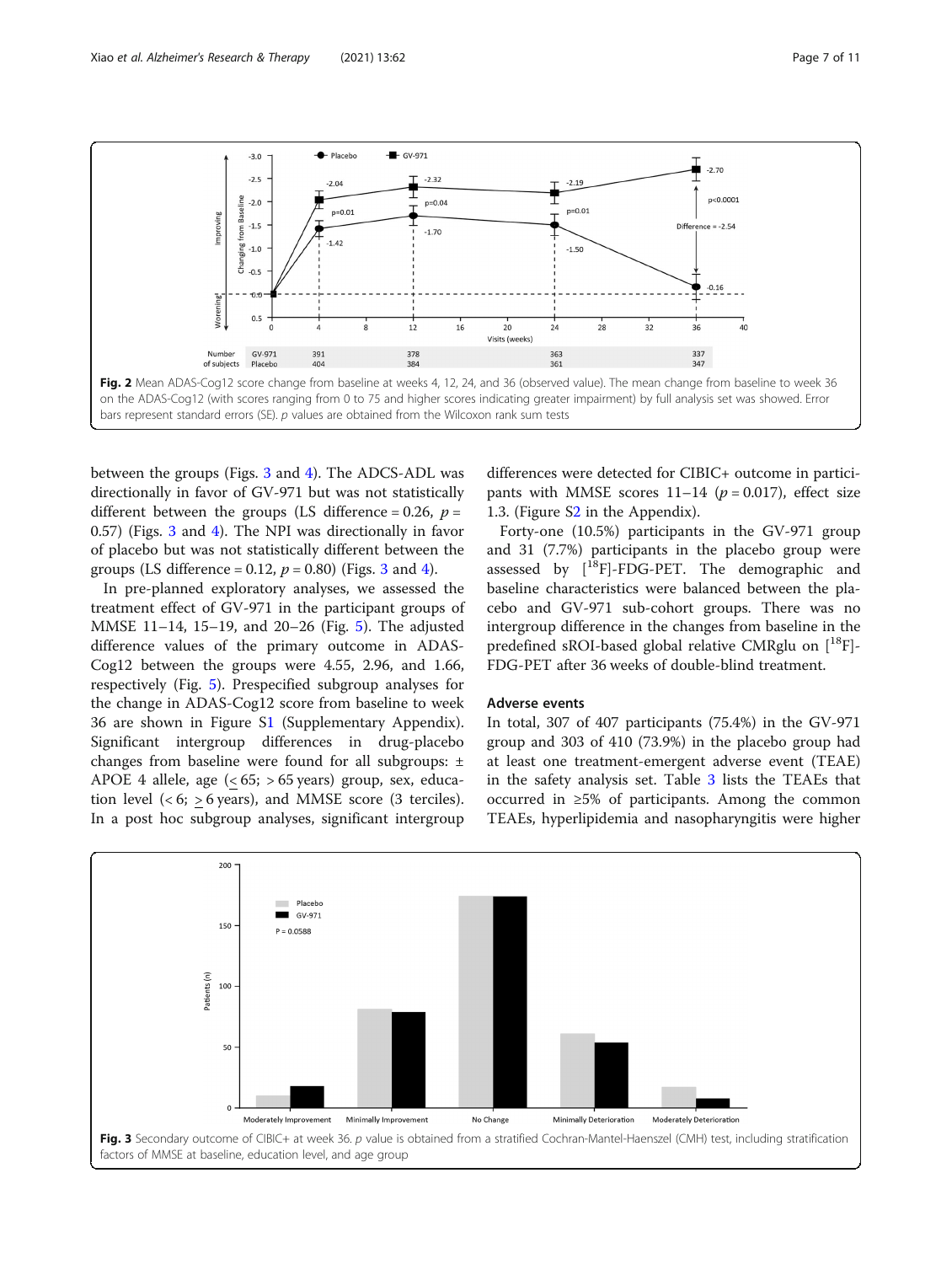<span id="page-7-0"></span>

in the GV-971 group than in the placebo group. All other common TEAEs were not statistically significantly different between the two groups.

Seventy-six participants (18.7%) in the GV-971 group and 86 (20.9%) in the placebo group reported a TEAE that was related or possibly related to the trial drug according to an investigator. Fourteen participants (3.4%) in the GV-971 group and 9 (2.2%) in the placebo group had a TEAE that led to their discontinuation from the trial.

Thirty-three participants (8.1%) in the GV-971 group and 29 (7.1%) in the placebo group reported at least one serious adverse event (SAE). For the GV-971 group, the SAE of infectious pneumonia reported by one participant was determined as being possibly related to the trial drug by investigators. The remaining SAEs were determined to be not related or possibly related to the trial drug. Tables [S1](#page-9-0)-1 and [S1](#page-9-0)-2 in the Supplementary Appendix list all the SAEs that occurred for each treatment group.

Two participants in the GV-971 group died during the trial because of metastatic lung cancer and brain stem encephalitis (Table [S2](#page-9-0) in the Supplementary Appendix).

Examination of all listed causes of death revealed no similarities, and the deaths were not reported to be related to the drug as assessed by the site investigator.

# **Discussion**

We report the first phase 3 clinical trial of GV-971 that demonstrated a robust, statistically significant drugplacebo difference in change from baseline favoring GV-971 as measured by the ADAS-cog. The drug-placebo difference was present at the first assessment and continued throughout the 36-week trial. The separation was greatest at the endpoint of the trial between groups. In this trial, GV-971 had a therapeutic effect on patients with mild-to-moderate AD. The effects were most pronounced in those with more severe cognitive decline. The trial demonstrated improvement above baseline suggesting that GV-971 has symptomatic effects, while the non-clinical studies support the occurrence of disease-modifying effects in concert with the symptomatic changes.

The trial was conducted according to the International Conference on Harmonization (ICH) of Drug Development Standards and Good Clinical Practice (GCP)

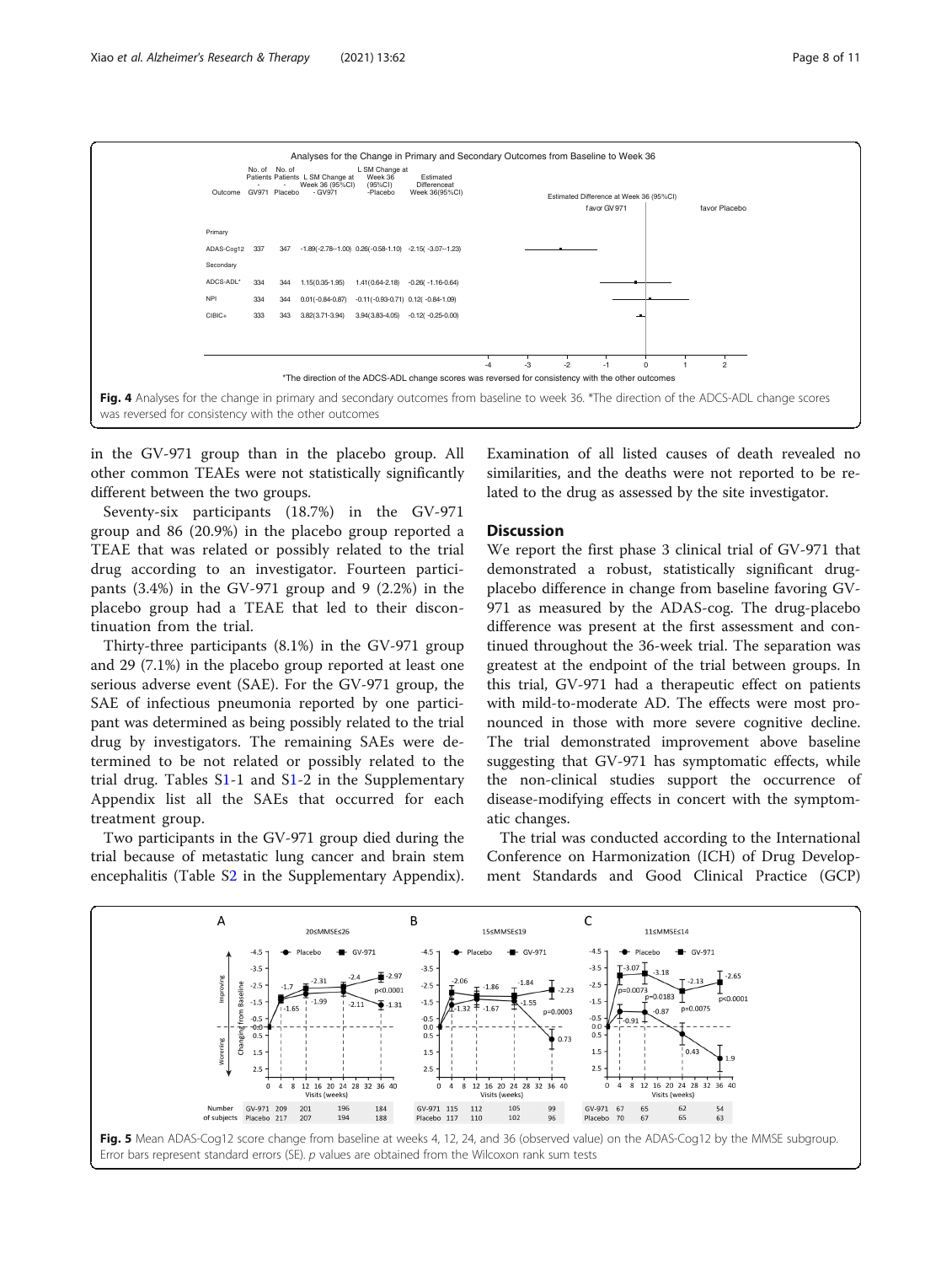| System organ class                 | Placebo, $n = 410$ |           | GV-971 900 mg, $n = 407$ |           |
|------------------------------------|--------------------|-----------|--------------------------|-----------|
|                                    | Number of events   | n(%)      | Number of events         | n(%)      |
| Infectious and infectious diseases |                    |           |                          |           |
| Urinary tract infection            | 45                 | 40 (9.8%) | 31                       | 30 (7.4%) |
| Nasopharyngitis                    | 26                 | 23 (5.6%) | 34                       | 30 (7.4%) |
| Upper respiratory tract infection  | 36                 | 30 (7.3%) | 29                       | 23 (5.7%) |
| Various types of inspection        |                    |           |                          |           |
| Elevated blood glucose             | 30                 | 29 (7.1%) | 32                       | 28 (6.9%) |
| Various nervous system diseases    |                    |           |                          |           |
| <b>Dizzy</b>                       | 28                 | 24 (5.9%) | 26                       | 23 (5.7%) |
| Metabolic and nutritional diseases |                    |           |                          |           |
| Hyperlipidemia                     | 15                 | 14 (3.4%) | 29                       | 29 (7.1%) |

<span id="page-8-0"></span>Table 3 TEAEs that occurred in 5% or more of the subjects in the study

guidelines, was organized and monitored by an international contract research organization (CRO), required centralized reading of MRI to confirm temporal lobe atrophy consistent with AD, and included extensive training in clinical trial methods by international vendors. GV-971 is an oligosaccharide with a novel proposed mechanism of action. In non-clinical studies, GV-971 showed a reduction of neuroinflammation in the brain by regulating the gut microbiota and reducing peripheral inflammation that may aggravate neuroinflammation. GV-971 directly binds to Aβ and decreases Aβ deposition in the brain [\[11](#page-10-0)–[15](#page-10-0)]. The effect of GV-971 on the gut mirobiota and neuroinflammation is rapid, occurring within 4 weeks in animal models, which might contribute to the early therapeutic effect of GV-971 observed on the ADAS-Cog12. The effect on Aβ deposition requires a longer exposure but could work synergistically with the effect on the gut mirobiota and neuroinflammation. Emerging evidence supports the concept that dysbiosis of the gut microbiota, neuroinflammation, Aβ deposition, and tau hyperphosphorylation can interact to accelerate AD progression [\[32](#page-10-0)–[35\]](#page-10-0). The therapeutic effect of GV-971 on dysbiosis of the gut microbiota, neuroinflammation, and Aβ deposition may ameliorate the pathologic cascade to improve symptoms and delay disease progression with beneficial longer-term effects. The rapid decline in the placebo group at the end of the trial and the sustained response to GV-971 during the course of the trials contribute to the growing drugplacebo difference as the trial progressed. Investigation of the effects of GV-971 will require additional trials and inclusion of biomarkers to verify the mechanism of action.

In the full analysis set, none of the secondary endpoints, i.e., global function (CIBIC+), activities of daily living (ADCS-ADL) scale or behavioral symptoms (NPI), showed significant drug-placebo differences. The lack of significance on the CIBIC+, ADCS-ADL, and NPI might

be attributable to the limited sample size, which was calculated based on the primary endpoint. Cultural differences may also have contributed to these negative outcomes as activities of daily living, and behavioral assessments are subject to many cultural interpretations [[25\]](#page-10-0). NPI scores at baseline were very low (average score, 3 points) leaving a limited dynamic range to show measurable improvement. Finally, the relatively short duration of the trial may have contributed to the inability to show a change from baseline or drug-placebo difference.

# Limitations

A limitation of our trial was the lack of requirement for the presence of a diagnostic amyloid biomarker at screening, thereby potentially allowing participants who had dementia owing to non-amyloid-related diseases to be included. Amyloid positron emission tomography was not widely available in China at the time the trial was planned and initiated. Approximately 50% of the participants in the trial were carriers of the APOE4 gene and therefore had a higher likelihood of amyloid-related disease than non-carriers [[5,](#page-10-0) [36](#page-10-0)]. Treatment benefit was evident in both APOE4 carriers and non-carriers. Structural MRI verifying the presence of temporal lobe atrophy based on central reads of the imaging supported the diagnosis of AD. Other limitations include that the trial was conducted in one country and the external validity of the findings remains to be demonstrated. The unusually robust placebo responses observed in this trial may have been related to "trial effects," including the higher proportion of mild cases, and the excellent care delivery in trials and high participant and caregiver expectations. Similar placebo effects and benefits have been observed in other trials in China [\[37](#page-10-0)–[40\]](#page-10-0).

# Conclusions

In conclusion, this phase 3 trial was well conducted by the International Conference on Harmonization of Drug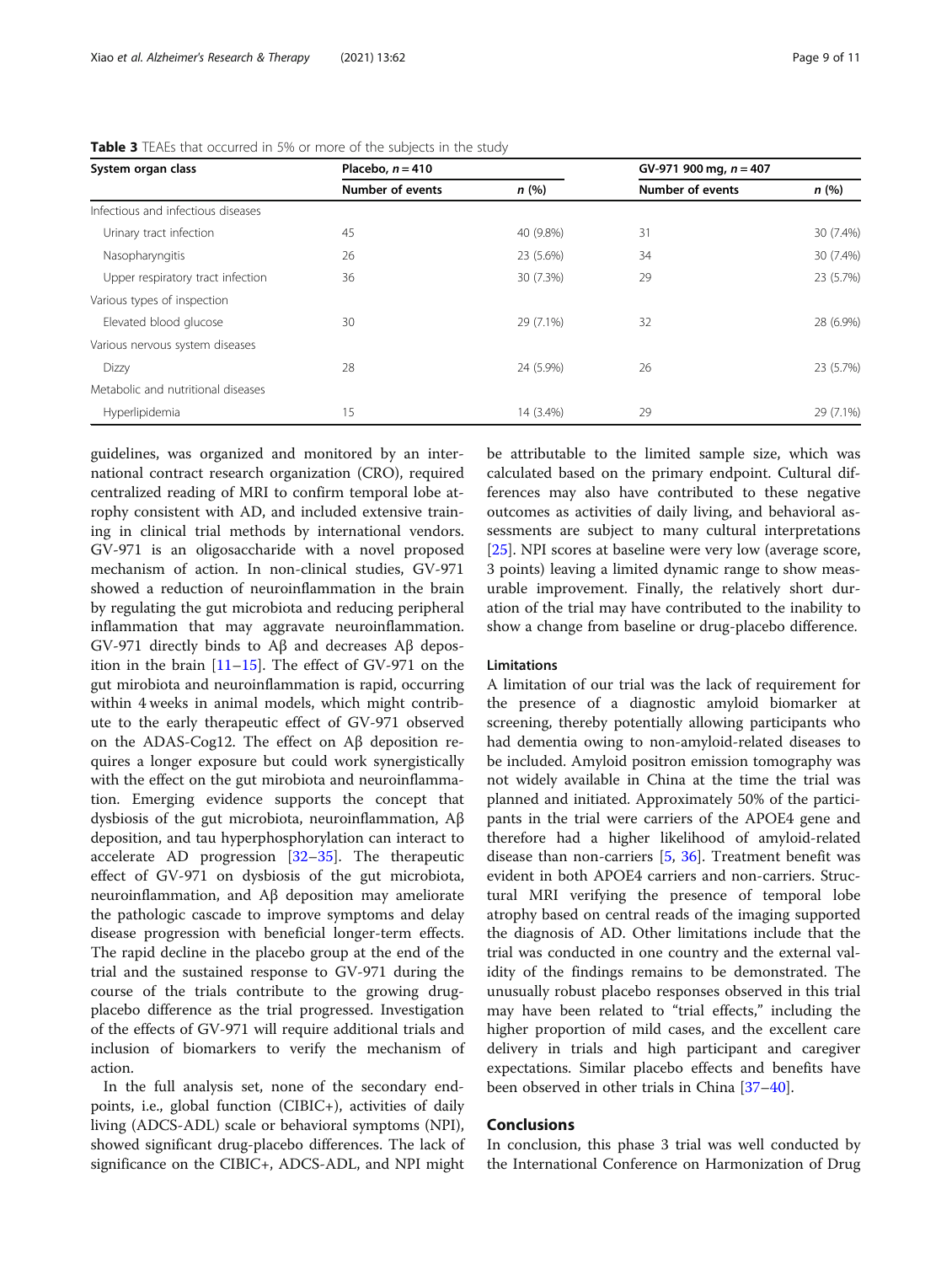<span id="page-9-0"></span>Development and Good Clinical Practice Guidelines. The trial demonstrated a robust and sustained drugplacebo difference on the primary outcome. We plan to conduct a global phase 3 trial to assess the safety and efficacy of GV-971 in additional populations. We will collect biomarkers in these trials and will interrogate the mechanism of action of GV-971 including its effects on neuroinflammation and gut dysbiosis.

#### Abbreviations

AD: Alzheimer's disease; ADAS-cog12: 12-item cognitive subscale of the Alzheimer's Disease Assessment Scale; CIBIC+: Clinician's Interview-Based Impression of Change with caregiver input; ADCS-ADL: Alzheimer's Disease Cooperative Study-Activities of Daily Living; NPI: Neuropsychiatric Inventory; FDG-PET: Fluorodeoxyglucose-positron emission tomography; MRI: Magnetic resonance imaging; MMSE: Mini-Mental State Examination; APOE: Apolipoprotein E (APOE); ALT: Alanine transaminase; AST: Aspartate transaminase; NMPA: National Medical Products Administration; GMP: Good Manufacturing Practice; IWRS: Interactive web response system; CMRglu: Cerebral metabolic rate for glucose; AEs: Adverse events; ANCOVA: Analysis of covariance; MMRM: Mixed-model repeated-measures model; FAS: Full analysis set; SUVR: Standardized uptake value ratio; APOE ε4: Apolipoprotein E epsilon 4; TEAE: Treatment-emergent adverse event; SAE: Serious adverse event; ICH: International Conference on Harmonization; GCP: Good Clinical Practice; CRO: Contract research organization; Aβ: β-Aamyloid

#### Supplementary Information

The online version contains supplementary material available at [https://doi.](https://doi.org/10.1186/s13195-021-00795-7) [org/10.1186/s13195-021-00795-7.](https://doi.org/10.1186/s13195-021-00795-7)

Additional file 1: Supplementary figures and tables.

#### Acknowledgements

We thank all the investigators, participants, caregivers, and families who participated in this trial; the site investigators and personnel; the members of the steering committee; and the members of the trial team for their role in the preparation of the manuscript.

#### Authors' contributions

Shifu Xiao and Zhenxin Zhang were the principal investigators. Shifu Xiao, Tao Wang, Zhenxin Zhang, and Meiyu Geng designed, oversaw, and summarized this trial. Piu Chan, Tao Wang, Zhen Hong, Shuzhen Wang, Weihong Kuang, Jincai He, Xiaoping Pan, Yuying Zhou, Yong Ji, Luning Wang, Yan Cheng, Ying Peng, Qinyong Ye, Xiaoping Wang, Yuncheng Wu, Qiumin Qu, Shengdi Chen, Shuhua Li, Wei Chen, Jun Xu, Dantao Peng, Zhongxin Zhao, Yansheng Li, Junjian Zhang, Yifeng Du, Weixian Chen, Dongsheng Fan, Yong Yan, Xiaowei Liu, Wei Zhang, Benyan Luo, Wenyuan Wu, Lu Shen, Chunfeng Liu, Peixian Mao, Qiumei Wang, Qianhua Zhao, Qihao Guo, Yongtao Zhou, Yi Li, Lijun Jiang, Wenwei Ren, Yingjun Ouyang, Yan Wang, Shuai Liu, Jianjun Jia, Nan Zhang, Zhonglin Liu, Raoli He, Tingyi Feng, Wenhui Lu, Huidong Tang, Ping Gao, Yingchun Zhang, Lanlan Chen, Lei Wang, You Yin, Qun Xu, Jinsong Xiao, Lin Cong, Xi Cheng, Hui Zhang, Dan Gao, Minghua Xia, Tenghong Lian, Guoping Peng, Xu Zhang, Bin Jiao, Hua Hu, and Xueyan Chen were the trial investigators. Yihui Guan, Ruixue Cui, Qiu Huang, and Kewei Chen contributed to the imaging data collection and analysis. Xianliang Xin, Hongjian Chen, Yu Ding, Jing Zhang, and Jian Ding contributed to the research implementation. Shifu Xiao, Meiyu Geng, Tao Wang, Teng Feng, Marc Cantillon, Kewei Chen, and Jeffrey L. Cummings contributed to the analysis and manuscript writing. All authors reviewed the manuscript. The authors read and approved the final manuscript.

#### Funding

This trial was funded by the Shanghai Green Valley Pharmaceuticals (SHGV) and National Science and Technology Major Project for Investigational New Drugs (2011ZX09101-003-01, 2015ZX09101003, 2018ZX09711002-015).

#### Availability of data and materials

The datasets used and/or analyzed during the present study are available from the corresponding author on reasonable request.

# **Declarations**

#### Ethics approval and consent to participate

The trial protocol was approved by the Ethics Review Board of Shanghai Mental Health Center (Shanghai, China). The trial protocol was approved by the Institutional Review Boards of all participating sites. The Clinical New Drug Research and Development Team of the Department of Psychogeriatrics of Shanghai Mental Health Center and the sponsor designed the study in consultation with academic advisors. All participants or their representatives provided written informed consent before participation in the trial.

#### Consent for publication

All authors approved the final version of the manuscript for submission.

#### Competing interests

Shifu Xiao and Zhenxin Zhang have been the provisional consultants of Pfizer, Lilly, Novartis, Roche, GSK, Johnson & Johnson, Lundbeck, Biogen, and Green Valley and received honorariums. Xianliang Xin, Hongjian Chen, Yu Ding, Jing Zhang, and Marc Cantillon were full-time employees of Shanghai Green Valley Pharmaceutical Co., Ltd. Kewei Chen was a full-time employee of Shanghai Green Valley Pharmaceutical Co., Ltd. at the time the [<sup>18</sup>F]-FDG-PET data was analyzed. Currently, he is a full-time employee of Banner Health to which Banner Alzheimer's Institute belongs, and serves as a paid consultant to Shanghai Green Valley Pharmaceutical Co., Ltd. Jeffrey L. Cummings has provided consultation to Acadia, Actinogen, Alkahest, Alzheon, Avanir, Axsome, BiOasis Technologies, Biogen, Cerecin, CNS Innovations, Cortexyme, EIP, Eisai, Genentech, Green Valley, Grifols, Hisun, Idorsia, Merck, Otsuka, Resverlogix, Roche, Samus, Samumed, Sunovion, Suven, and United Neuroscience pharmaceutical and assessment companies.

#### Author details

<sup>1</sup>Department of Geriatric Psychiatry, Shanghai Mental Health Center, Shanghai Jiaotong University School of Medicine, Shanghai, China. <sup>2</sup>Alzheimer's Disease and Related Disorders Center, Shanghai Jiaotong University, 600 South Wan Ping Road, Shanghai 200030, China. <sup>3</sup>Xuanwu Hospital Capital Medical University, Beijing, China. <sup>4</sup>Huashan Hospital, Fudan University, Shanghai, China. <sup>5</sup>Qilu Hospital of Shandong University, Ji'nan China. <sup>6</sup>West China Hospital of Sichuan University, Chengdu, China. <sup>7</sup>The First Affiliated Hospital of Wenzhou Medical University, Wenzhou, China. 8 Guangzhou First People's Hospital, School of Medicine, South China University of Technology, Guangzhou, China. <sup>9</sup>Tianjin Huanhu Hospital, Huanhu Hospital Affiliated to Nankai University, Tianjin, China. <sup>10</sup>Department of Geriatric Neurology of PLA General Hospital, Beijing, China. <sup>11</sup>Department of Neurology, Tianjin Medical University General Hospital, Tianjin, China. 12Sun Yat-Sen Memorial Hospital, Sun Yat-Sen University, Guangzhou, China. <sup>13</sup>Fujian Medical University Union Hospital, Fuzhou, China. <sup>14</sup>Department of Neurology, Shanghai General Hospital, Shanghai Jiao Tong University School of Medicine, Shanghai, China. 15Department of Neurology, The First Affiliated Hospital of Xi'an Jiaotong University, Xi'an, China. <sup>16</sup>Department of Neurology, Ruijin Hospital, Shanghai Jiaotong University School of Medicine, Shanghai, China. <sup>17</sup>Beijing Hospital, Beijing, China. <sup>18</sup>Department of Psychiatry, Sir Run Run Shaw Hospital, Zhejiang University School of Medicine and Key Laboratory of Medical Neurobiology of Zhejiang Province, Hangzhou, China. <sup>19</sup>Northern Jiangsu People's Hospital, Yangzhou, China. Hangzhou, China. <sup>19</sup>Northern Jiangsu People's Hospital, Yangzhou, China.<br><sup>20</sup>Department of Neurology, China-Japan Friendship Hospital, Beijing, China. <sup>21</sup>Shanghai Changzheng Hospital, Shanghai, China. <sup>22</sup>Renji Hospital, Shanghai Jiaotong University School of Medicine, Shanghai, China. 23Department of Neurology, Zhongnan Hospital of Wuhan University, Wuhan, China. <sup>24</sup>Shandong Provinical Hospital affiliated to Shandong University, Ji'nan, China. <sup>25</sup>Jiangsu Province People's Hospital, Nanjing, China. <sup>26</sup>Peking University Third Hospital, Beijing, China. 27The First Affiliated Hospital of Chongqing Medical University, Chongqing, China. <sup>28</sup>Department of Geriatric psychiatry, Wuxi Mental Health Center, Wuxi, China. <sup>29</sup>Department of Neurology, Beijing Tiantan Hospital, Capital Medical University, Beijing, China. <sup>30</sup>The First Affiliated Hospital, Zhejiang University School of Medicine, Hangzhou, China. <sup>31</sup>Tongji Hospital of Tongji University, Shanghai, China.